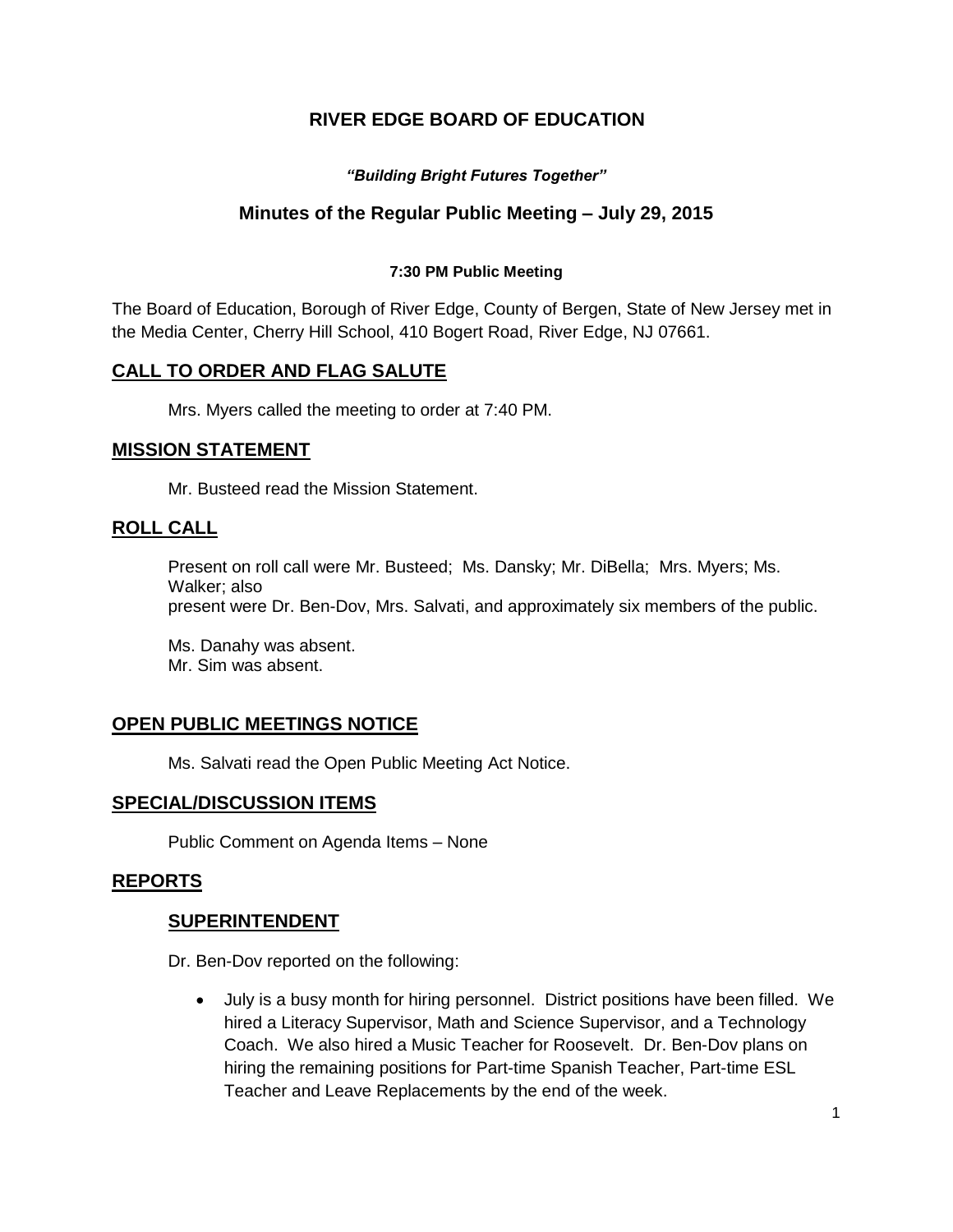- Professional Development is taking place in the district. Administrators attended Link-It, Benchmark, Google, and Excel Workshops. Professional Development is being planned for New Teacher Orientation on August 26-27 and for all staff on September 1<sup>st</sup> and 2<sup>nd</sup>. Dr. Ben-Dov, Ms. Diminich and Bi-Borough are planning Professional Development for later this year.
- Dr. Ben-Dov gave the board members an update on the evaluation waivers. The state requires the district have documented walkthroughs and feedback for all tenured observations.
- There is a resolution on tonight's agenda to approve a revised 2015-2016 school calendar. The New Bridge Back to School Night was removed from the calendar, making September 21<sup>st</sup> a full day.
- The Summer Enrichment Program ended on Friday July  $24<sup>th</sup>$ . The Custodians are busy working on cleaning all the classrooms and moving furniture. The Principals are busy working on schedules.
- Dr. Ben-Dov thanked Mrs. Salvati and Ms. Diminich for all of their hard work on filling out the application for Title I. The dollar amount awarded to the district was \$64,483.

## **PRINCIPAL**

No Principal attended this meeting

## **BOARD SECRETARY**

Ms. Salvati reported on the following:

- Petitions for candidates to serve as members of the Board of Education were due to the County by Monday, July 27<sup>th</sup> for the November  $3<sup>rd</sup>$  elections. Three seats were open and three petitions have been filed.
- Extraordinary Aid was received in the amount of \$175,871.
- There is a resolution on tonight's agenda for a revised resolution for the New Bridge Center PTO donation. On June 10<sup>th</sup> we reported a donation for \$10,000, but the revised dollar amount is \$11,531.31.
- Closing of the books for year end is ongoing and should be completed by the end of the week. The Auditors are coming on Monday, August  $3<sup>rd</sup>$  to start the nonfinancial part of the auditing process. They are working on Minutes and Payroll.
- Ms. Salvati stated we now have Student Accident Insurance coverage for the upcoming school year. She received quotes from four different insurance companies. Monarch Insurance was selected through Brown and Brown Advisors. They offered the best price as we will be a part of pooled plan with other school districts.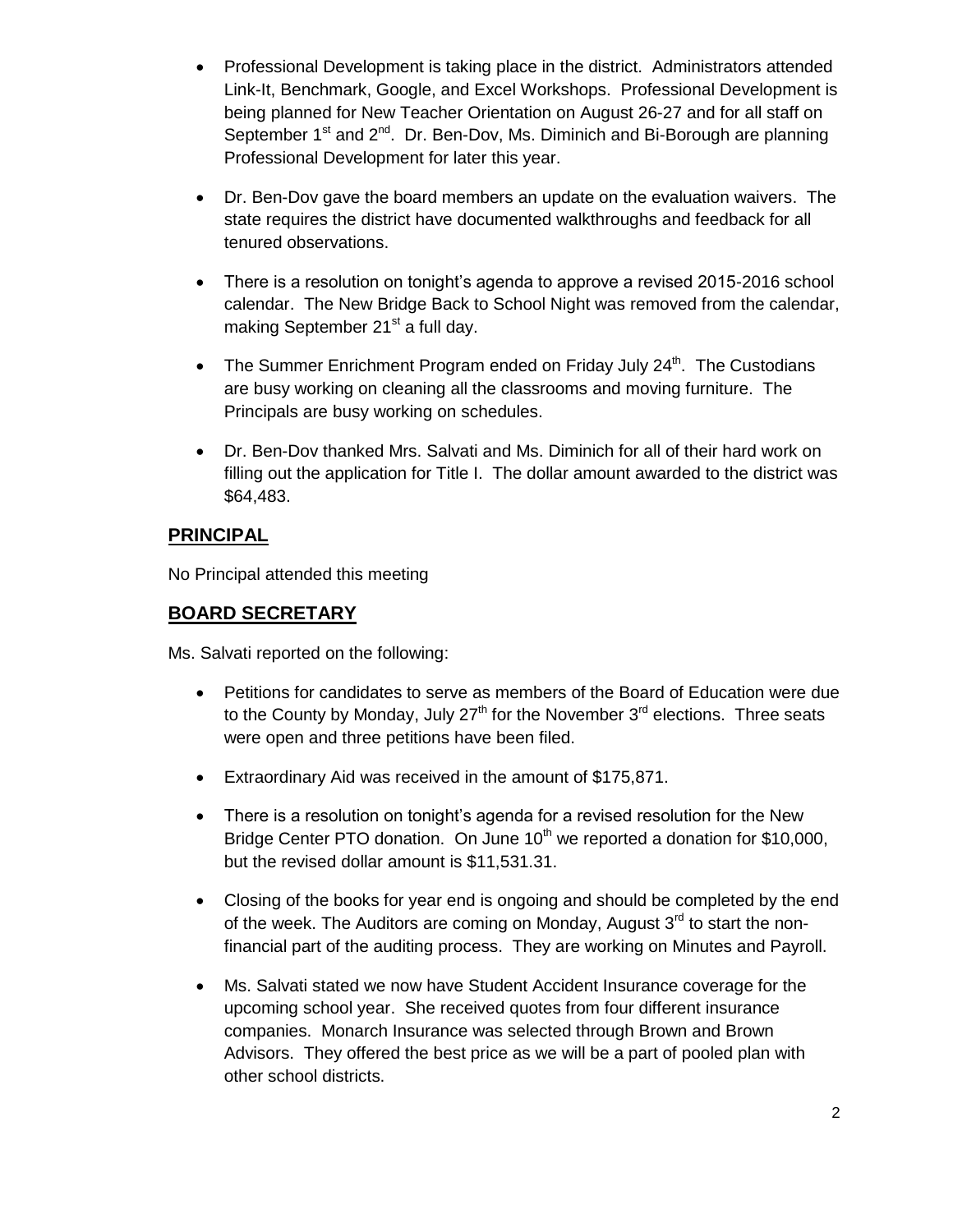## **PRESIDENT**

Mrs. Myers reported on the following:

 The Board Self Evaluations and Superintendent's Evaluations are due by the end of the week.

## **COMMITTEES**

 Ms. Dansky stated Negotiations and Personnel Committees met tonight before the Board Meeting.

# **MOTIONS TO BE ACTED UPON**

## **A**. **ADMINISTRATION/POLICY**

- **1**. That the Board of Education approve the Minutes of June 2, 2015.
- **2**. That the Board of Education approve the Minutes and Confidential Minutes of June 10, 2015.

### **Motion by: Mr. Busteed Seconded by: Mr. DiBella**

Ayes: Mr. Busteed, Ms. Dansky, Mr. DiBella, Mrs. Myers, Ms. Walker Nays: None

**3**. That the Board of Education approve the Minutes and Confidential Minutes of June 24, 2015.

### **Motion by: Mr. DiBella Seconded by: Ms. Walker**

Ayes: Mr. Busteed, Ms. Dansky, Mrs. Myers, Ms. Walker Nays: None, Abstained: Mr. DiBella

**4**. That the Board of Education approves the completion of the following emergency drills:

| <b>School</b>             | <b>Dates</b>                                              |
|---------------------------|-----------------------------------------------------------|
| <b>Cherry Hill School</b> | June 5, 2015 Fire Drill<br>June 23, 2015 Lock Down        |
| Roosevelt School          | June 5, 2015 Fire Drill<br>June 23, 2015 Evacuation Drill |
| <b>Cherry Hill School</b> | July 7, 2015 Fire Drill<br>July 16, 2015 Evacuation Drill |

**5**. **WHEREAS,** the Board of Education is meeting in public session on July 29, 2015 and it will not meet again in public session until September 2, 2015.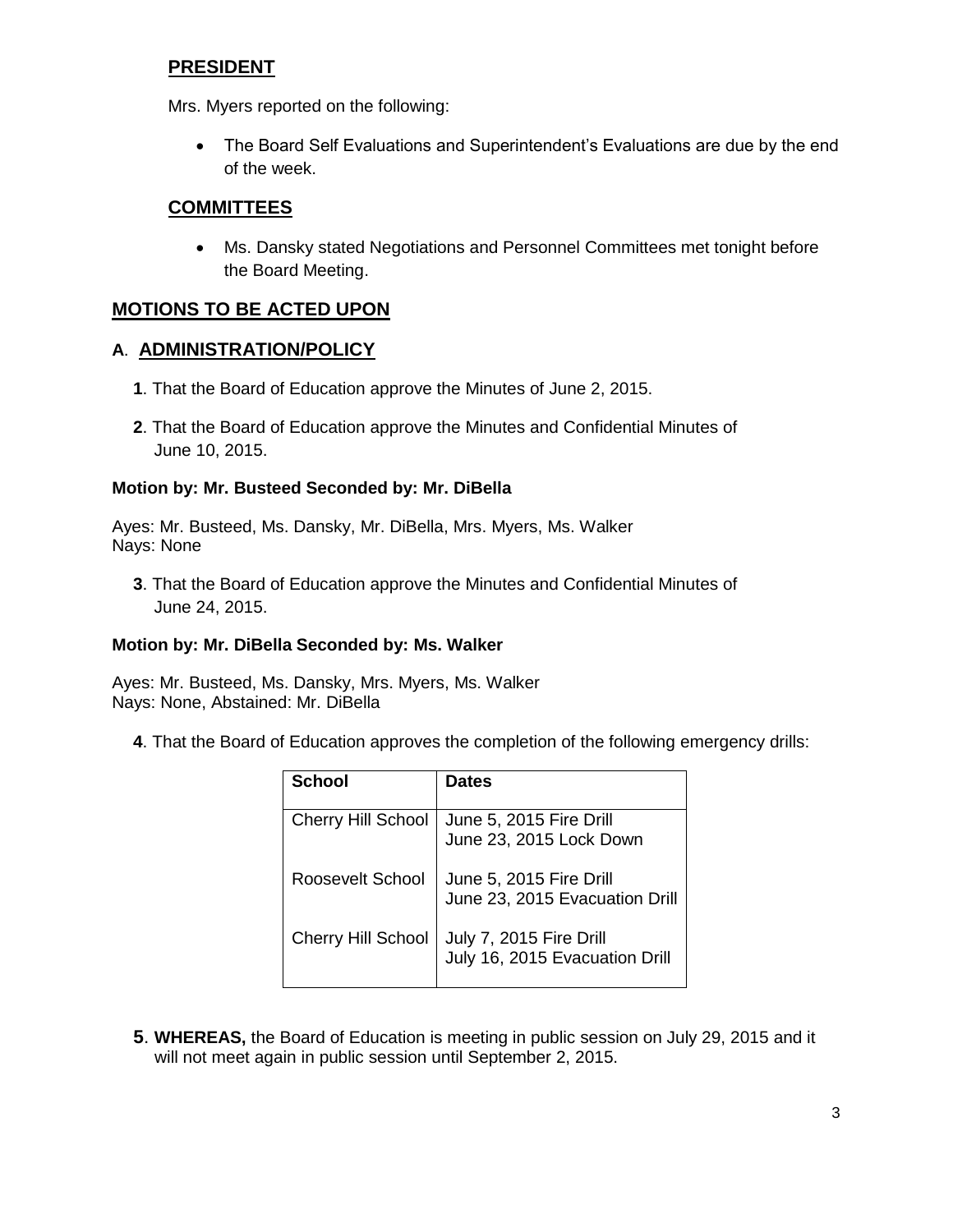**WHEREAS,** certain business transactions must necessarily be addressed during the hiatus of public sessions of the Board, including but not limited to, the offering of contracts of employment.

**NOW THEREFORE BE IT RESOLVED** that the Superintendent of Schools is authorized to offer contracts of employment on behalf of the Board between July 29, 2015 and September 2, 2015 subject to final approval of the Board.

- **6**. That the Board of Education approve the Business Administrator/Board Secretary to pay bills, as necessary, during the month of August which will be ratified at the next Regular Public Meeting.
- **7**. That the Board of Education designate Parsells Agency, Inc. of Closter, New Jersey as the Broker for NESBIG Insurance Fund.
- **8**. That the River Edge Board of Education approve the new rates for the law firm of Fogarty & Hara, Esqs., until the next organization meeting. Rates as follows: Effective July 1, 2015: \$175.00 Partner and \$155.00 Associate.
- **9**. BE IT RESOLVED that N.J.A.C. 6A:23A-6.5 requires school districts to evaluate business processes annually to ensure that a strong control environment exists in which sound segregation of duties are in place and allocated amongst available resources appropriately.

BE IT FURTHER RESOLVED that N.J.A.C. 6A:23A-6.6 requires school districts to establish standard operating procedures for each task or function of the business operations of the district and that district employees are aware of such procedures.

NOW THEREFORE BE IT RESOLVED that the Board of Education approve a standard operating procedures and internal controls manual for the period July 1, 2015 through June 30, 2016, as recommended by the Superintendent.

**10**. **WHEREAS**, Patricia Salvati, School Business Administrator/Board Secretary possesses a qualified purchasing agent (QPA) certificate;

**WHEREAS**, the Governor, in consultation with the State Treasurer and pursuant to N.J.S.A. 18A: 18A-3 (b), on July 1, 2015 has increased the bid threshold amount for school districts with purchasing agents who possess qualified purchasing agent certificates, from \$36,000 to \$40,000;

**NOW, THEREFORE BE IT RESOLVED** that the River Edge Board of Education, pursuant to N.J.S.A.18A:18A-3 (a) and N.J.A.C. 5:34-5.4, establishes and sets the bid threshold amount of \$40,000 for the board of education, and further authorizes Patricia Salvati to award contracts, in full accordance with N.J.S.A.18A:18A-3 (a), for those purchases that do not exceed in the aggregate of the newly established bid threshold amount.

- **11**. That the Board of Education approve the revised Calendar for 2015-2016 School Year. (Addendum)
- **12**. That the Board of Education approve the staff development and travel as per the schedules for July 2015 including relevant mileage reimbursement. (Addendum)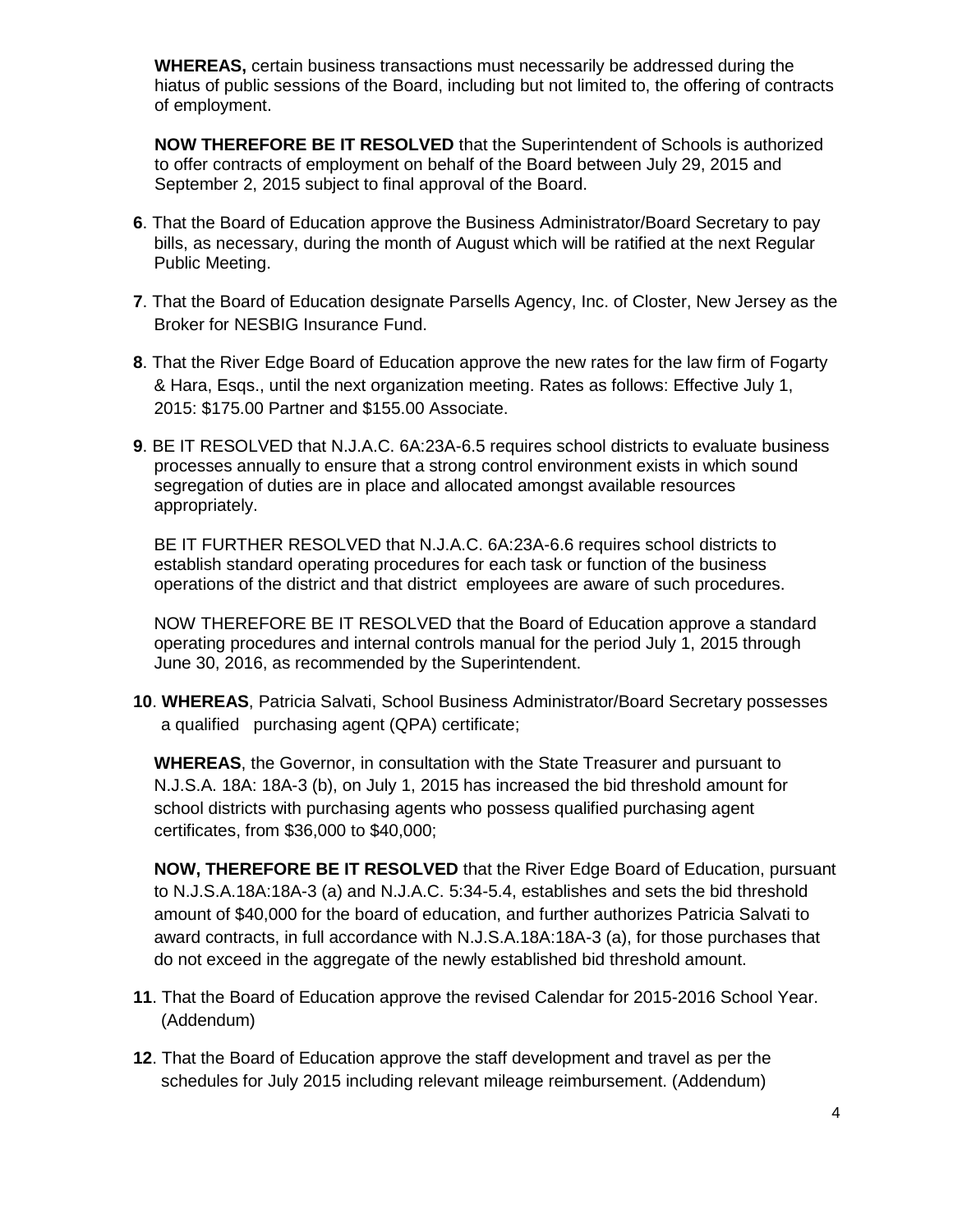- **13**. That the Board of Education approve the purchase of a Student Accident Insurance Policy through Brown & Brown Benefit Advisors, underwritten by Axis Insurance Company, for the period commencing August 1, 2015 through July 31, 2016 at a cost of \$3,350.
- **14**. That the Board of Education approve for dual use of rooms 114 and 131 in the Cherry Hill School for the 2015-2016 school year.

## **Motion by: Ms. Walker Seconded by: Ms. Dansky**

Ayes: Mr. Busteed, Ms. Dansky, Mr. DiBella, Mrs. Myers, Ms. Walker Nays: None

## **B. BUILDING & GROUNDS** – None

## **C. CURRICULUM/EDUCATION**

- **1.** That the Board of Education approve the following 2015 Bi-Borough Curricula:
	- Art Grades K-6 Math Grades K-6 Music Grades K-6 Health Grades K-6 Physical Education Grades K-6 Social Studies Grades K-6 World Language Grades K-6 Reading Grades K-5 Writing Grades K-6

## **Motion by: Ms. Dansky Seconded by: Mr. Busteed**

Ayes: Mr. Busteed, Ms. Dansky, Mr. DiBella, Mrs. Myers, Ms. Walker Nays: None

## **D. FINANCE/GRANTS/GIFTS**

**1**. That the Board of Education approve the bills & claims dated June 2015 totaling \$264,895.25 including checks #37486 through #37591. Payrolls date June 15, 2015 and June 30, 2015 totaling \$1,116,312.68 issued therefore, a copy of such warrants list to be attached as part of these minutes. (Addendum)

### **Motion by: Mr. DiBella Seconded by: Ms. Walker**

Ayes: Mr. Busteed, Ms. Dansky, Mr. DiBella, Mrs. Myers Nays: None, Abstained: Ms. Walker

- **2**. That the Board of Education approve the bills & claims dated July 2015 totaling \$356,736.64 including checks #37592 through #37629. (Addendum)
- **3**. That the Board of Education approve the Budget Transfers for the school year 2014-2015 as of May 31, 2015. (Addendum)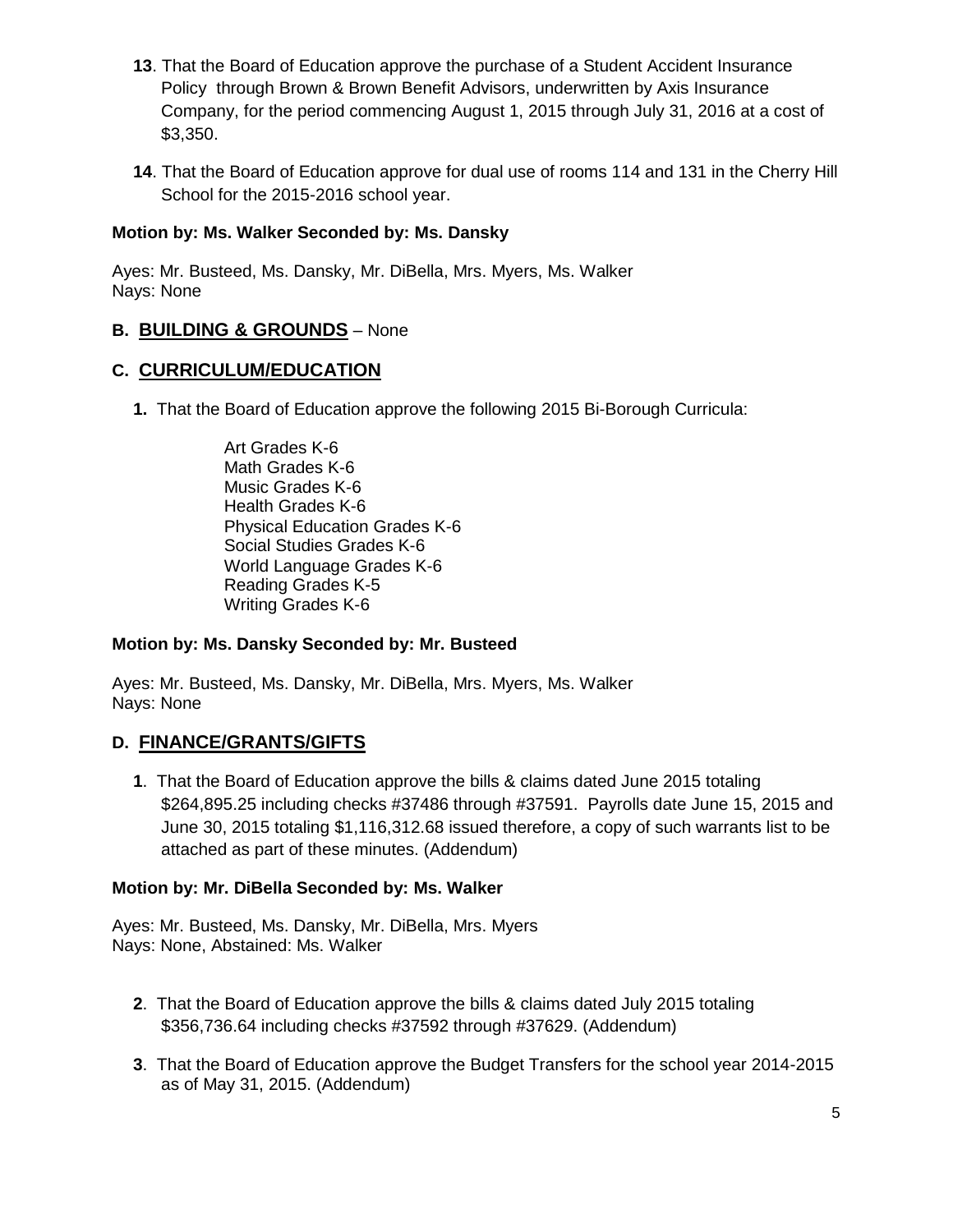**4**. That the River Edge Board of Education approve the Secretary's and Treasurer's Reports for the period ending May 31, 2015.

 Further, we certify that as of May 31, 2015 after review of the secretary's monthly financial report (appropriations section) and upon consultation with the appropriate district officials, to the best of our knowledge no major account or fund has been over expended in violation of N.J.A.C. 6A:23-2.11 and that sufficient funds are available to meet the districts financial obligation for the remainder of the fiscal year. (Addendum)

- **5**. That the Board of Education approve the Budget Transfers for the school year 2014-2015 as of June 30, 2015. (Addendum)
- **6**. That the River Edge Board of Education approve the Secretary's and Treasurer's Reports for the period ending June 30, 2015.

Further, we certify that as of June 30, 2015 after review of the secretary's monthly financial report (appropriations section) and upon consultation with the appropriate district officials, to the best of our knowledge no major account or fund has been over expended in violation of N.J.A.C. 6A:23-2.11 and that sufficient funds are available to meet the districts financial obligation for the remainder of the fiscal year. (Addendum)

- **7**. That the Board of Education approve the results of the bids for instructional Supplies from Educational Data Service for the 2015-2016 school year. (Addendum)
- **8**. That the Board of Education authorize the contract with Educational Data Services for Cooperative Bidding Services for Cooperative Skilled Maintenance Trades for a fee of \$1,990.00. (Addendum).
- **9**. That the Board of Education ratify the purchase of 150 Samsung Chromebooks from CDW Government in the amount of \$47,000.16 as per State Contract # MRESC15/16-11.
- **10**. That the Board of Education approve a petty cash fund for the 2015–2016 school year as per the Standard Operating Procedures Manual with cash on hand not to exceed \$300.00 with no single reimbursement over \$125.00.
- **11.** That the Board of Education accept the revised donation from New Bridge Center PTO in the amount of \$11,531.31 to be divided equally among Cherry Hill School and Roosevelt School to be used for technology equipment for Kindergarten and First Grade students.

### **Motion by: Ms. Walker Seconded by: Ms. Dansky**

Ayes: Mr. Busteed, Ms. Dansky, Mr. DiBella, Mrs. Myers, Ms. Walker Nays: None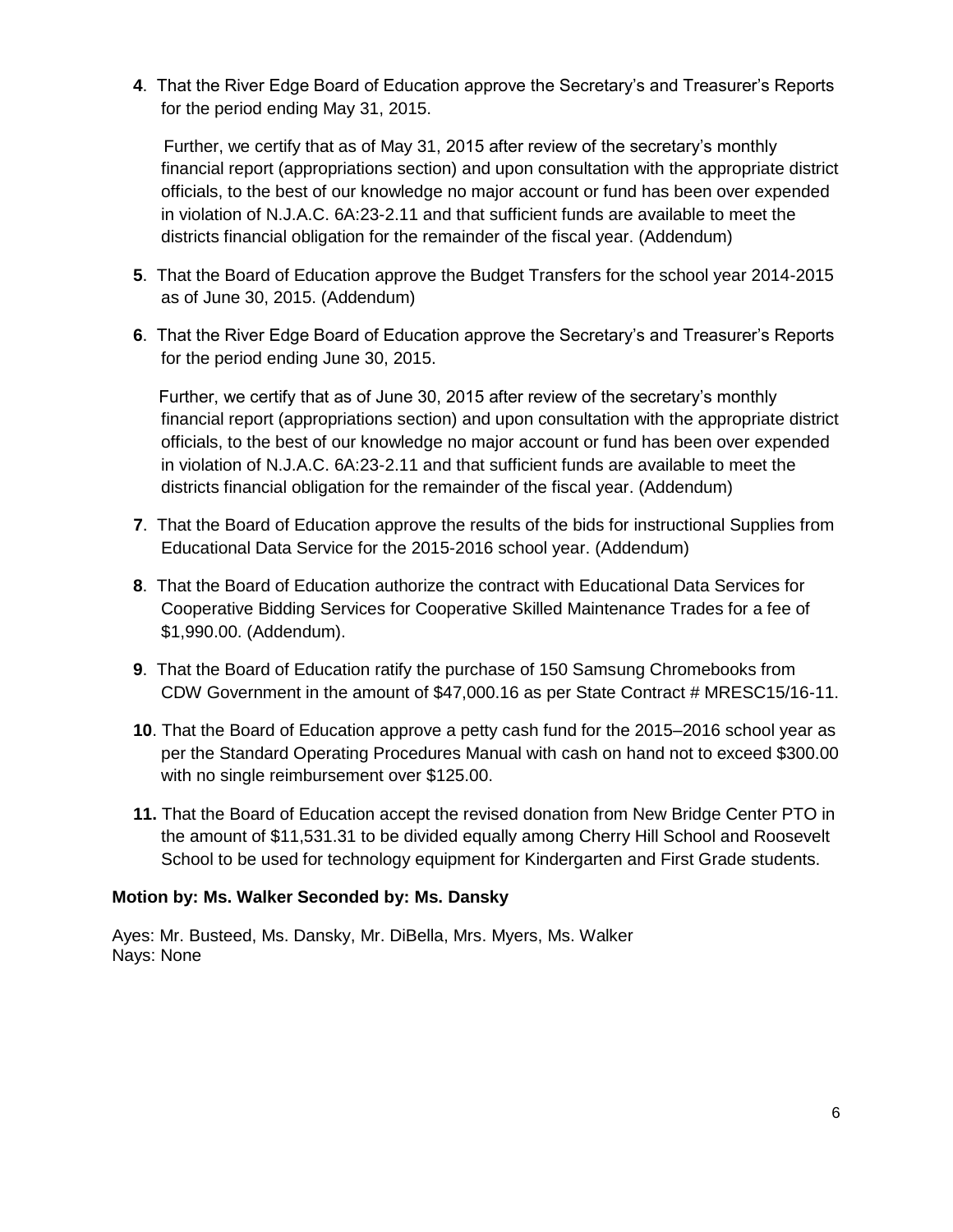# **E. PERSONNEL**

**1**. That the Board of Education, with the recommendation of the Superintendent, approve the following Certificated Personnel for the 2015-2016 School Year. Salaries to be determined upon the ratification and approval of the negotiated REEA Agreement.

> Ashley Denn Teacher, BA, Step 1 (2015-2016 Salary Guide) Leonor Costa Instructional Technology Coach, BA, Step 11 (2015-2016 Salary Guide) Kelly Zacher Music Teacher, BA, Step 4 (2015-2016 Salary Guide)

### **Motion by: Ms. Dansky Seconded by: Mr. Busteed**

Ayes: Mr. Busteed, Ms. Dansky, Mr. DiBella, Mrs. Myers, Ms. Walker Nays: None

**2**. That the Board of Education, with the recommendation of the Superintendent, approve the employment of Non-tenured Supervisors for the 2015 - 2016 school year. Salaries to be determined upon the ratification and approval of the negotiated REASA Agreement.

> Kelly Scibilia Adrienne Spano

### **Motion by: Mr. Busteed Seconded by: Mr. DiBella**

Ayes: Mr. Busteed, Ms. Dansky, Mr. DiBella, Mrs. Myers, Ms. Walker Nays: None

- **3.** That the Board of Education accept, with regret, the resignation of Rosa Marisela Best, Full-time Aide, effective August 31, 2015.
- **4**. That the Board of Education, with the recommendation of the Superintendent approve a Maternity/Disability Leave of Absence for Marilena Puma to commence on, or about November 16, 2015 through January 8, 2016, to be followed by a State Family Leave of Absence effective January 11, 2016 through April 4, 2016 and a Child Care Leave of Absence through April 29, 2016.
- **5**. That the Board of Education, with the recommendation of the Superintendent approve the re-employment of the following lunch aides, for Cherry Hill School and Roosevelt School, two (2) hours per day, five (5) days per week.

Cherry Hill School Roosevelt School Dawn Innantuano **Hagop Aram** Jennifer Novegrod Rosanna Sasso Elaine Pepi

 **6**. That the Board of Education approve Michael Masangcay as the Webmaster for the 2015-2016 school year.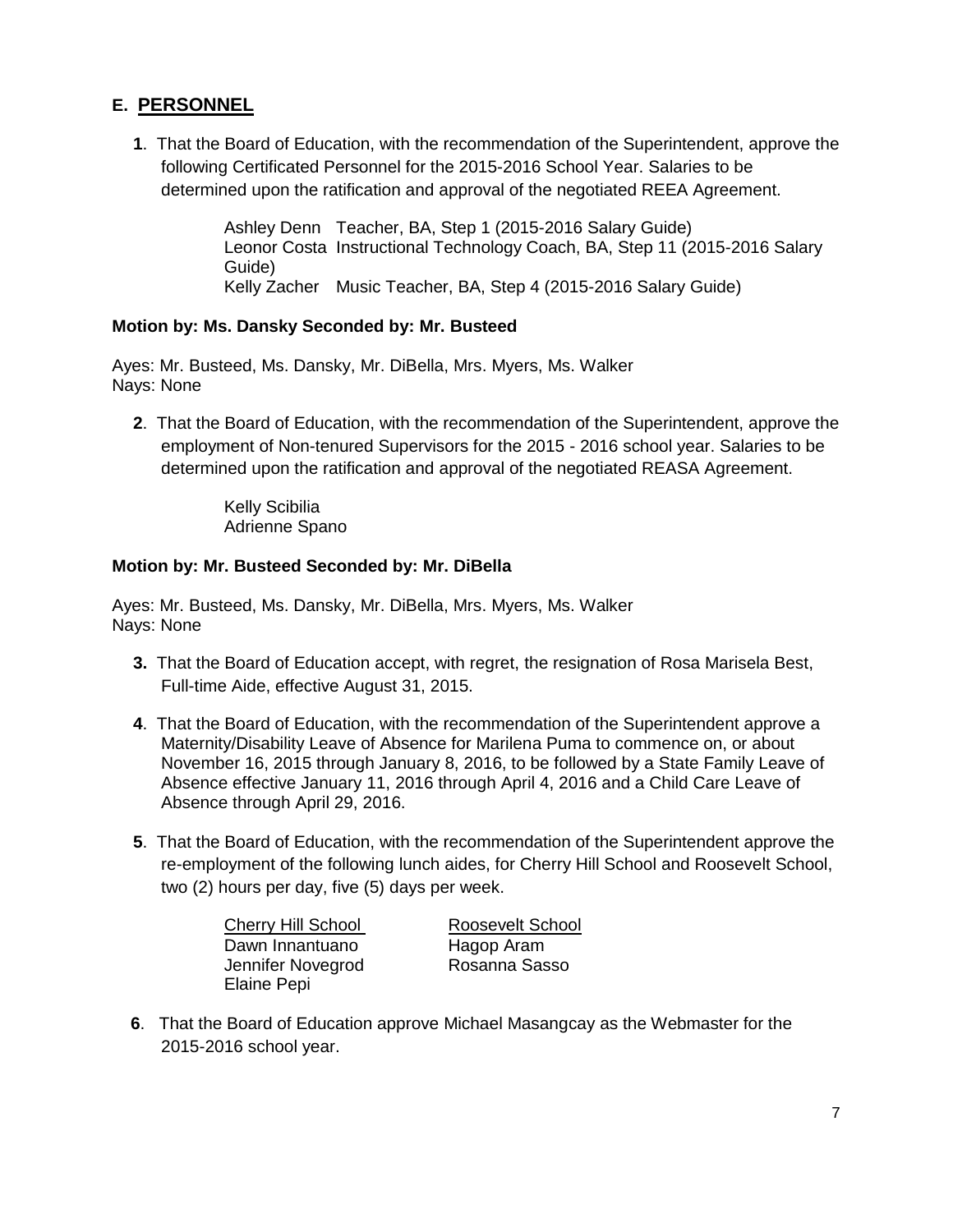**7**. BE IT RESOLVED that the River Edge Board of Education (hereinafter referred to as the "Board") appoints Patricia Salvati as the School Business Administrator/Board Secretary for the River Edge School District for the period beginning on or about July 1, 2015 and ending on June 30, 2016.

BE IT FURTHER RESOLVED that this Employment Agreement has been submitted to and approved by the Executive County Superintendent, according to standards adopted by the Commissioner of Education, pursuant to N.J.S.A. 18A:7-8(j).

BE IT FURTHER RESOLVED that the Board approves the Employment Agreement with Patricia Salvati for the position of School Business Administrator/Board Secretary for the foregoing period of appointment, which Employment Agreement is attached to this Resolution and made a part hereof.

BE IT FURTHER RESOLVED that the Board hereby authorizes the Board President and the Superintendent to execute, on behalf of the Board, the Employment Agreement by and between the Board and Patricia Salvati.

**8**. That the Board of Education approve the following staff members for Summer Curriculum work up to as follows:

| Name                  | <b>Hours</b> |
|-----------------------|--------------|
| Katherine O' Reilly   | 7.5 hours    |
| Diana Richards        | 7.5 hours    |
| <b>Colleen Poole</b>  | 7.5 hours    |
| <b>Caitlin Holmes</b> | 7.5 hours    |
| Noy Sapir             | 7.5 hours    |
| Keri Rehns            | 7.5 hours    |
| Marilena Puma         | 7.5 hours    |
| June Karpowich        | 7.5 hours    |
| Joanne Haggerty       | 7.5 hours    |
| <b>Nancy Hafers</b>   | 20 hours     |

**9**. That the Board of Education approve the following individuals for movement on the step guide effective September 1, 2015 based on educational credentials.

| Kismet Bohajian   | from | MA to MA+15 |
|-------------------|------|-------------|
| Mary Ann Crudello | from | MA to MA+15 |
| *Kate Langan      | from | BA to BA+15 |

**10.** That the Board of Education, with the recommendation of the Superintendent, approve the revised hours of employment for the following ABA Aides for the Building Bridges Extended School Program, ABA Instruction, \$35.00 per hour during the months of July 2015 and August 2015.

| <b>ABA Instructor</b> | <b>Total Hours</b> |
|-----------------------|--------------------|
| Rosa Marisela         | 40                 |
| Best                  |                    |
| Deanna Wallace        | 45                 |
| Laura Yphantides      | 19                 |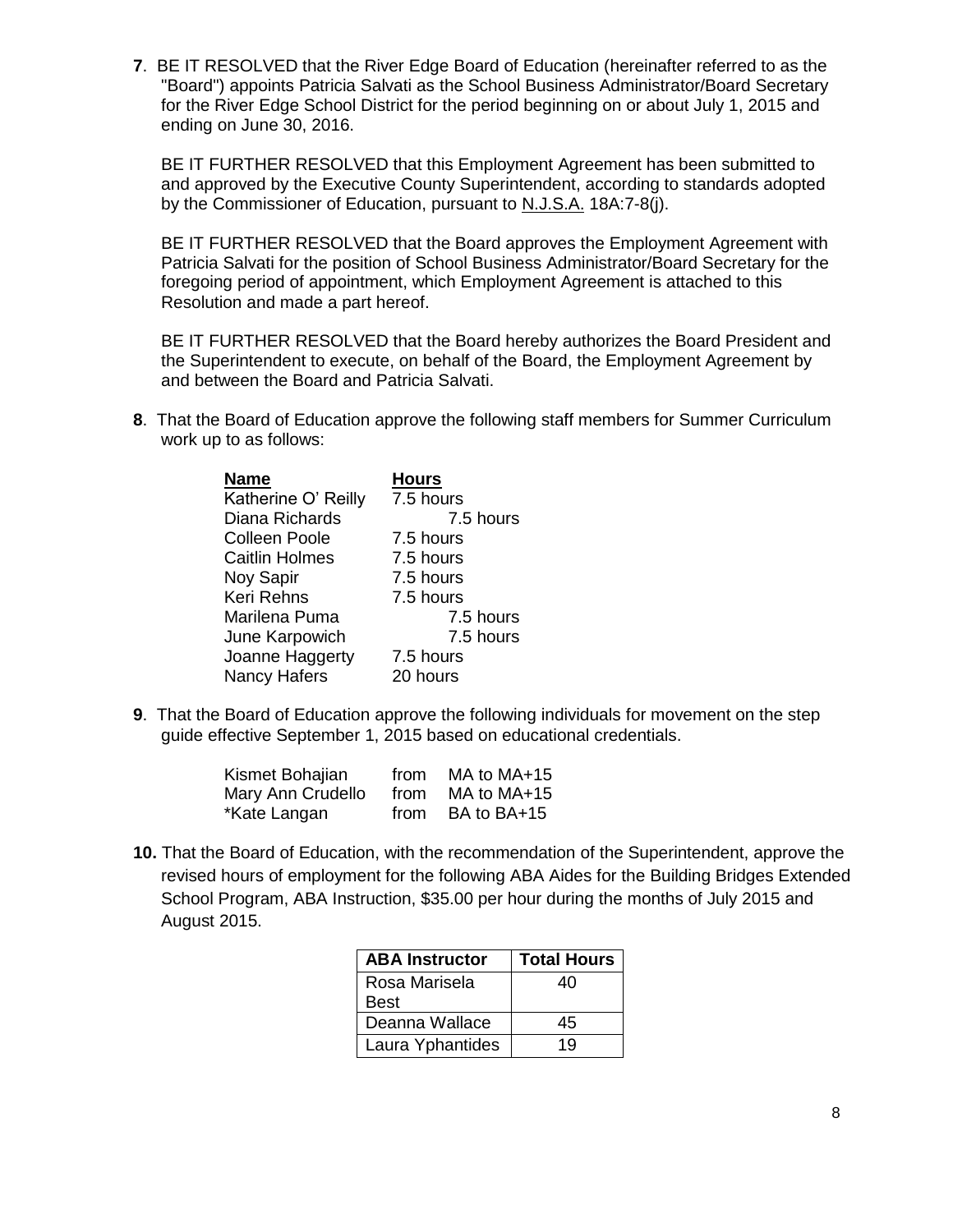### **Motion by: Mr. DiBella Seconded by: Ms. Walker**

Ayes: Mr. Busteed, Ms. Dansky, Mr. DiBella, Mrs. Myers, Ms. Walker Nays: None

**11**. **WHEREAS,** the River Edge Board of Education (hereinafter referred to as the "Board") and the River Edge Education Association (hereinafter referred to as "REEA") have negotiated a successor collective negotiations agreement (hereinafter referred to as the "CNA") for the 2014-2015, 2015-2016, and 2016-2017 school years; and

**WHEREAS**, the REEA has, by a majority vote of its membership, ratified the CNA.

**NOW, THEREFORE, BE IT RESOLVED** that the Board hereby ratifies and approves of the terms of the CNA for the 2014-2015, 2015-2016 and, 2016-2017 school years, which is attached to this Resolution and made a part hereof; and

**BE IT FURTHER RESOLVED** that the Board hereby authorizes the Board President and the Business Administrator/Board Secretary to execute, on behalf of the Board, the CNA by and between the Board and the REEA.

### **Motion by: Ms. Walker Seconded by: Ms. Dansky**

Ayes: Mr. Busteed, Mr. DiBella, Ms. Walker Nays: None, Abstained: Ms. Dansky, Mrs. Myers

## **F. RIVER EDGE SPECIAL EDUCATION**

 **1**. That the River Edge Board of Education approve the following out of district students into the Building Bridges Program for the 2015-2016 school year.

| <b>School District</b> | No. of Classified Students |
|------------------------|----------------------------|
| Tenafly                | 6                          |
| <b>Rochelle Park</b>   | 1                          |
| Oradell                | 1                          |
| Hillsdale              | 1                          |
| Montvale               | 1                          |
| <b>Harrington Park</b> | 1                          |
| Caldwell               | 1                          |
| Maywood                | 1                          |
| <b>New Milford</b>     | 1                          |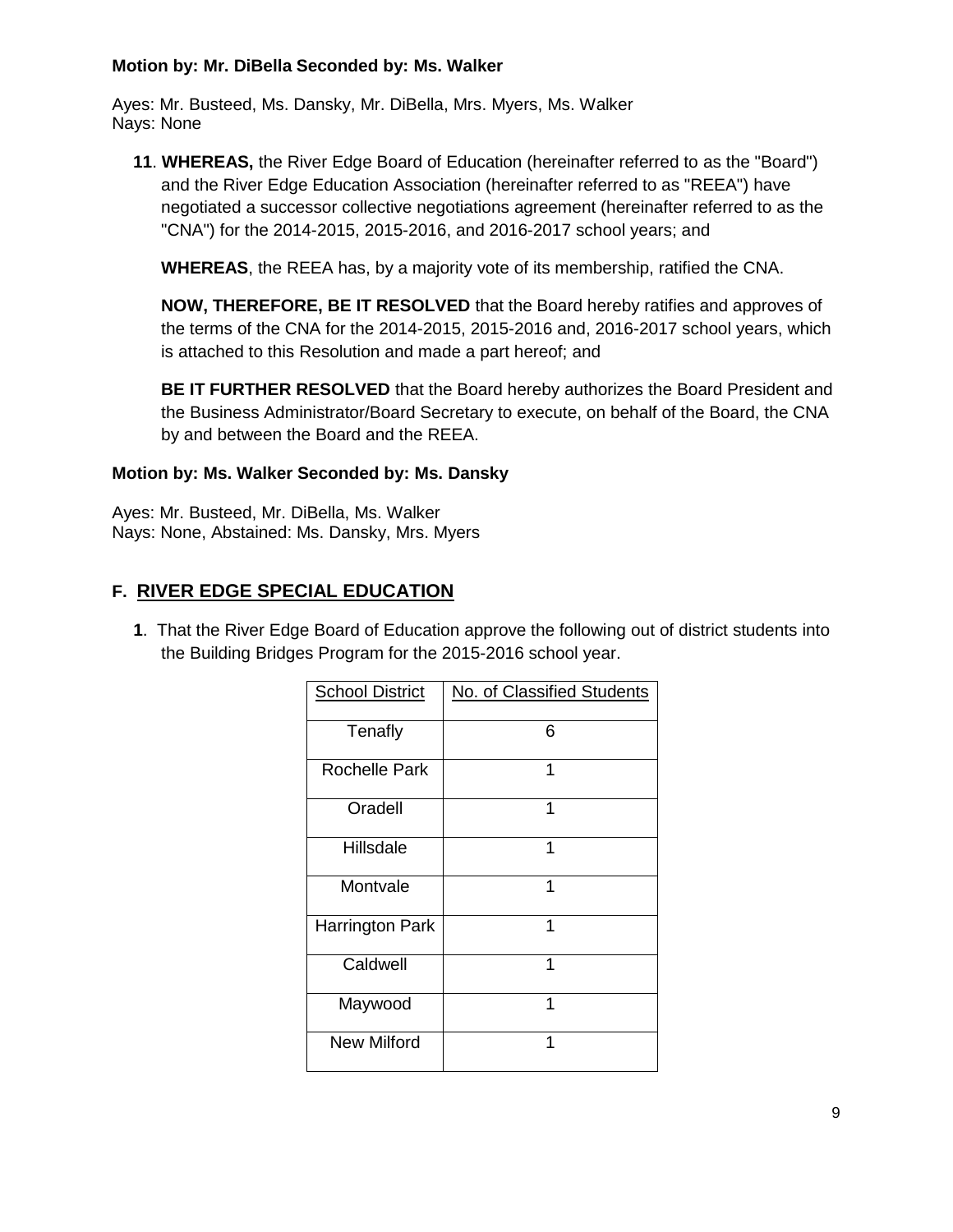**2**. That the River Edge Board of Education approve the Community Based Instruction Schedule for the 2015-2016 school year with the dates being subject to change. (Addendum)

### **Motion by: Ms. Walker Seconded by: Mr. Busteed**

Ayes: Mr. Busteed, Ms. Dansky, Mr. DiBella, Mrs. Myers, Ms. Walker Nays: None

## **G. REGION V ADMINISTRATION & TRANSPORTATION**

- **1**. That the Board of Education approve the bills & claims dated June 2015 totaling \$754.85 including checks #64565 through #64567.
- **2**. That the Board of Education approve the bills & claims dated July 2015 totaling \$765,383.06 including checks #64568 through #64725 .
- **3**. That the Board of Education approve Region V Budget for the 2015-2016 school year.
- **4**. That the Board of Education approve with the recommendation of the Superintendent, the employment of the Region V Staff for the 2015-2016 school year as per the list, on file in the District Office.
- **5**. **BE IT RESOLVED THAT THE REGION V COUNCIL FOR SPECIAL EDUCATION WILL PROVIDE SHARED SERVICES FOR ITS MEMBER DISTRICTS AND BE IT FURTHER RESOLVED THAT THE RIVER EDGE BOARD OF EDUCATION,** upon

recommendation of the Superintendent, approve the following Region V Shared Services Consultants, Psychologists, Learning Disabilities Teacher Consultants, Social Workers, Speech Language Specialists, Occupational and Physical Therapists, Translators to provide evaluations, direct services and consultation, to non-public and public schools for member districts upon request for the 2015-2016 school year.

| Patricia Fitzpatrick | Learning Disabilities Teacher Consultant          |
|----------------------|---------------------------------------------------|
| Kerry Sardina        | Psychologist                                      |
| Katherine B. Papas   | Speech and Language Specialist                    |
| Lauren Ann McMahon   | <b>Physical Therapist</b>                         |
| Helene Saffern       | Teacher                                           |
| Johanna Bargisen     | <b>Behaviorist</b>                                |
| Simara Bruhim        | <b>Behaviorist</b>                                |
| Michelle Goodman     | <b>Behaviorist</b>                                |
| Stephanie Javier     | <b>Behaviorist</b>                                |
| Jessica McSherry     | <b>Behaviorist</b>                                |
| Hetal Naik           | <b>Behaviorist</b>                                |
| Sara Tarascavage     | <b>Behaviorist</b>                                |
| Nicole Turon-Diaz    | <b>Behaviorist</b>                                |
| Ivy Kagan            | Learning Disabilities Teacher Consultant          |
| Deborah Rogoff       | Learning Disabilities Teacher Consultant          |
| Vivian Genn          | <b>Occupational Therapist</b>                     |
| Jill Verbugge        | <b>Certified Occupational Therapist Assistant</b> |
| <b>Sheri Wadler</b>  | <b>Occupational Therapist</b>                     |
| Erica Feldman Bases  | Psychologist                                      |
|                      |                                                   |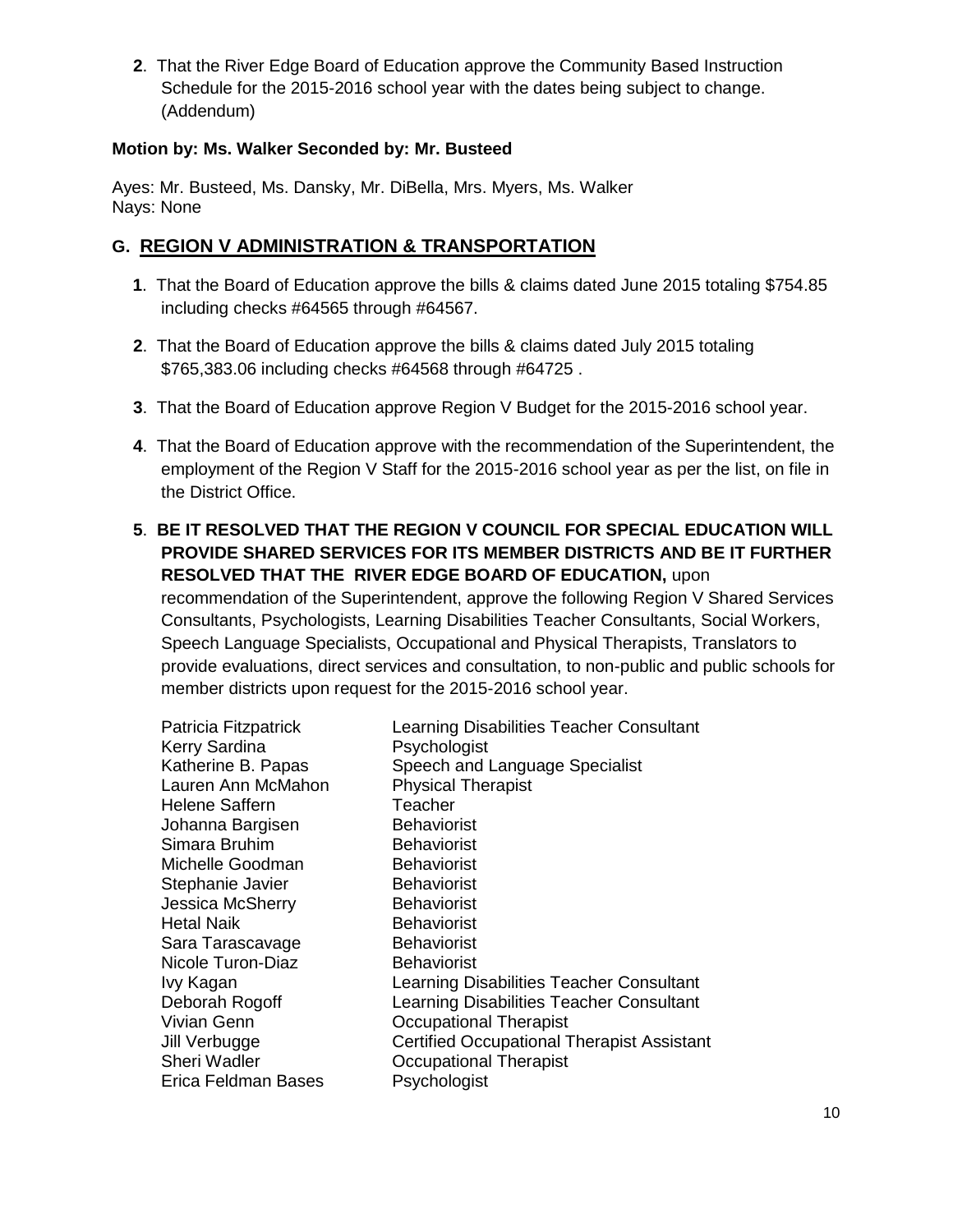| Megan Toomey Lynch<br>Jana Zimmerman<br><b>Beth Levitown</b><br>Alissa Broizman<br>Roberta Cozic<br><b>Haber Associates</b><br>Lisa Houben | Psychologist<br><b>Physical Therapist</b><br>Speech and Language Specialist<br>Speech and Language Specialist<br>Speech and Language Specialist<br>Speech and Language Specialist<br>Speech and Language Specialist |
|--------------------------------------------------------------------------------------------------------------------------------------------|---------------------------------------------------------------------------------------------------------------------------------------------------------------------------------------------------------------------|
| Darcy Mathys                                                                                                                               | Speech and Language Specialist                                                                                                                                                                                      |
| <b>Shira Stokar Kessock</b>                                                                                                                | Speech and Language Specialist                                                                                                                                                                                      |
| <b>Stacy Weinberg</b>                                                                                                                      | Speech and Language Specialist                                                                                                                                                                                      |
| Milena Michalopoulos                                                                                                                       | Speech and Language Specialist                                                                                                                                                                                      |
| Jamie Kagan-Heit                                                                                                                           | Social Worker                                                                                                                                                                                                       |
| Paula Varrassi                                                                                                                             | <b>Social Worker</b>                                                                                                                                                                                                |
| Anne Avigdor                                                                                                                               | Teacher                                                                                                                                                                                                             |
| <b>Corrine Pochtner</b>                                                                                                                    | Teacher                                                                                                                                                                                                             |
| Sylvia Consentino                                                                                                                          | Teacher                                                                                                                                                                                                             |
| <b>Patrick Gallagher</b>                                                                                                                   | Teacher                                                                                                                                                                                                             |
| <b>Lucy Trotter</b>                                                                                                                        | Teacher                                                                                                                                                                                                             |
| <b>Claire Tunick</b>                                                                                                                       | Teacher                                                                                                                                                                                                             |
| <b>Arlene Cox</b>                                                                                                                          | <b>ESL Teacher</b>                                                                                                                                                                                                  |
| Patricia Fitzpatrick                                                                                                                       | Teacher                                                                                                                                                                                                             |
| Stephanie Morgan                                                                                                                           | Teacher of the Deaf                                                                                                                                                                                                 |
| <b>B.E.S.T. for Education</b>                                                                                                              | Teacher of the Handicapped                                                                                                                                                                                          |
| Lorraine Cella                                                                                                                             | Teacher of the Handicapped                                                                                                                                                                                          |
| Laura Guider                                                                                                                               | Teacher of the Handicapped                                                                                                                                                                                          |
| Anita Lovallo                                                                                                                              | Teacher of the Handicapped                                                                                                                                                                                          |
| Melissa Xepolitos                                                                                                                          | Teacher of the Handicapped                                                                                                                                                                                          |

#### **Motion by: Mr. Busteed Seconded by: Mr. DiBella**

Ayes: Mr. Busteed, Ms. Dansky, Mr. DiBella, Mrs. Myers, Ms. Walker Nays: None

### **OLD/NEW BUSINESS**

Mr. DiBella offered to arrange meetings with the Mayor and Council as needed for the Board Members.

### **PUBLIC DISCUSSION**

Christine O'Keefe, Roosevelt Teacher, spoke about using Title I funds for a Basic Skills Teacher.

#### **CLOSED SESSION**

That the Board of Education convene into closed session at 8:30 PM to discuss Personnel, Legal and Contractual Matters.

#### **Motion by: Ms. Dansky Seconded by: Ms. Walker**

Ayes: Mr. Busteed, Ms. Dansky, Mr. DiBella, Mrs. Myers, Ms. Walker Nays: None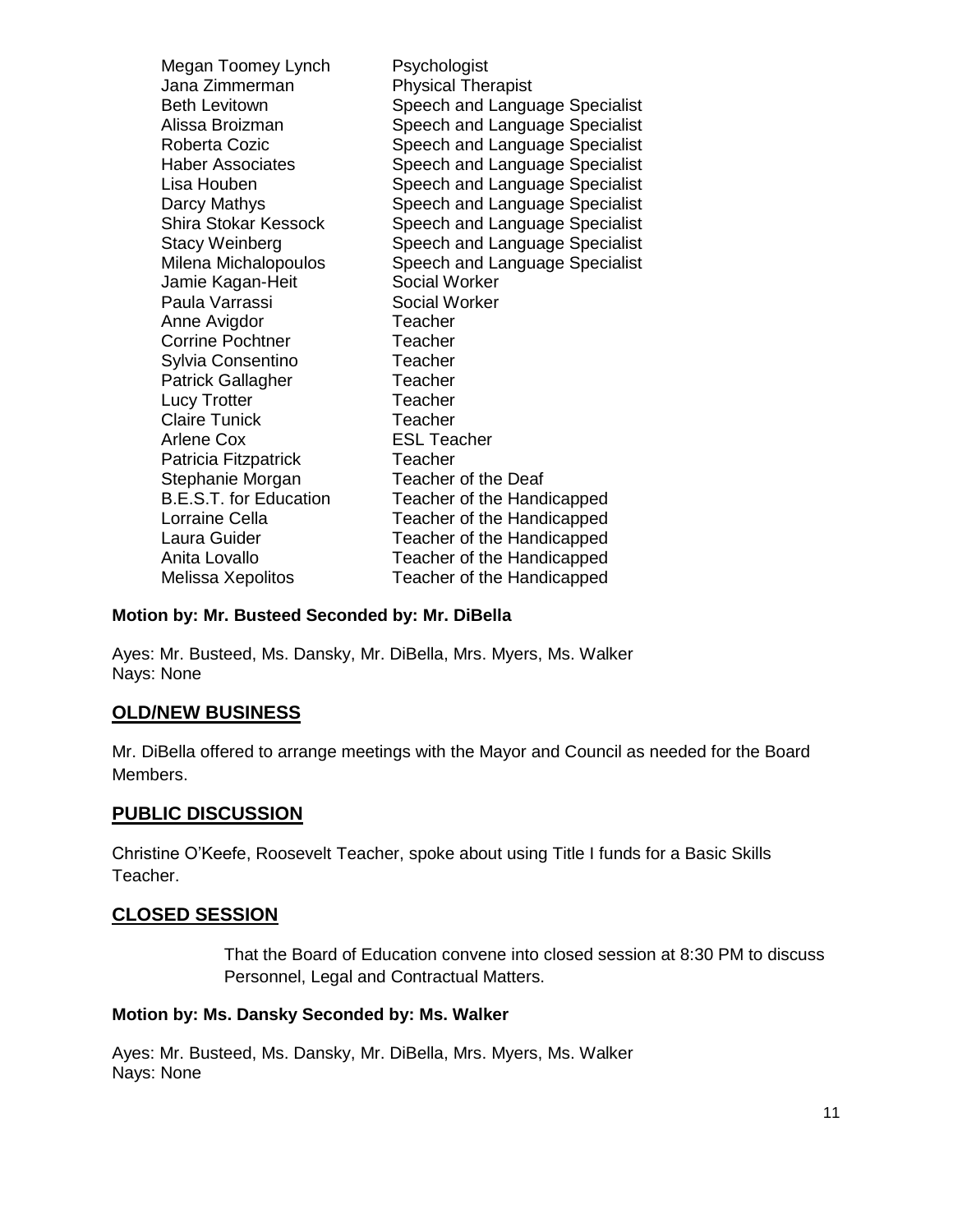## **RECONVENE**

That the Board of Education reconvene the regular public meeting at 9:20 PM.

### **Motion by: Mr. Busteed Seconded by: Mr. DiBella**

Ayes: Mr. Busteed, Ms. Dansky, Mr. DiBella, Mrs. Myers, Ms. Walker Nays: None

## **PERSONNEL**

**12**. That the Board of Education approve the payment to the Superintendent for accomplishment of her 2014-2015 merit goals as approved by the Executive County Superintendent. Payment as follows:

### **Quantitative**:

- **1**. To create and implement a Parent Academy that will offer at least six sessions of parent education to River Edge parents in targeted areas of the curriculum. The following sessions are planned: Math (Separate sessions for Primary grades and upper with focus on implementation of CCSS and new Tri-district Curriculum), ESL, Literacy (Early Literacy, and upper grades, promoting an understanding of LA and CCSS), Technology, Character Education, and PARCC, entitling her to a merit bonus of 3.33% of her annual salary in the amount of \$5,161.50.
- **2**. To create and implement an expanded, New Teacher Mentoring Process that will integrate new River Edge Teachers into the educational community and will prepare them for success. The mentoring activities planned will exceed State Mandates for new teachers and the general expectations for mentoring of **all teachers** new to River Edge, entitling her to a merit bonus of 3.33% of her annual salary in the amount of \$5,161.50.
- **3**. At the conclusion of the 2014-2015 school year, 80% of students in grades Kindergarten through two will increase their assessment score in fluency of adding and subtracting by 30%. Expectations for each grade level are skill specific, entitling her to a merit bonus of 3.33% of her annual salary in the amount of \$5,161.50.
	- Kindergarten will increase fluency in adding and subtracting within the number five by 30% improvement compared to the fall assessment.
	- Grade one will increase fluency in adding and subtracting within the number ten by 30% improvement as compared to the fall assessment.
	- Grade two will increase fluency in adding and subtracting within the number twenty by 30% improvement as compared to the fall assessment.